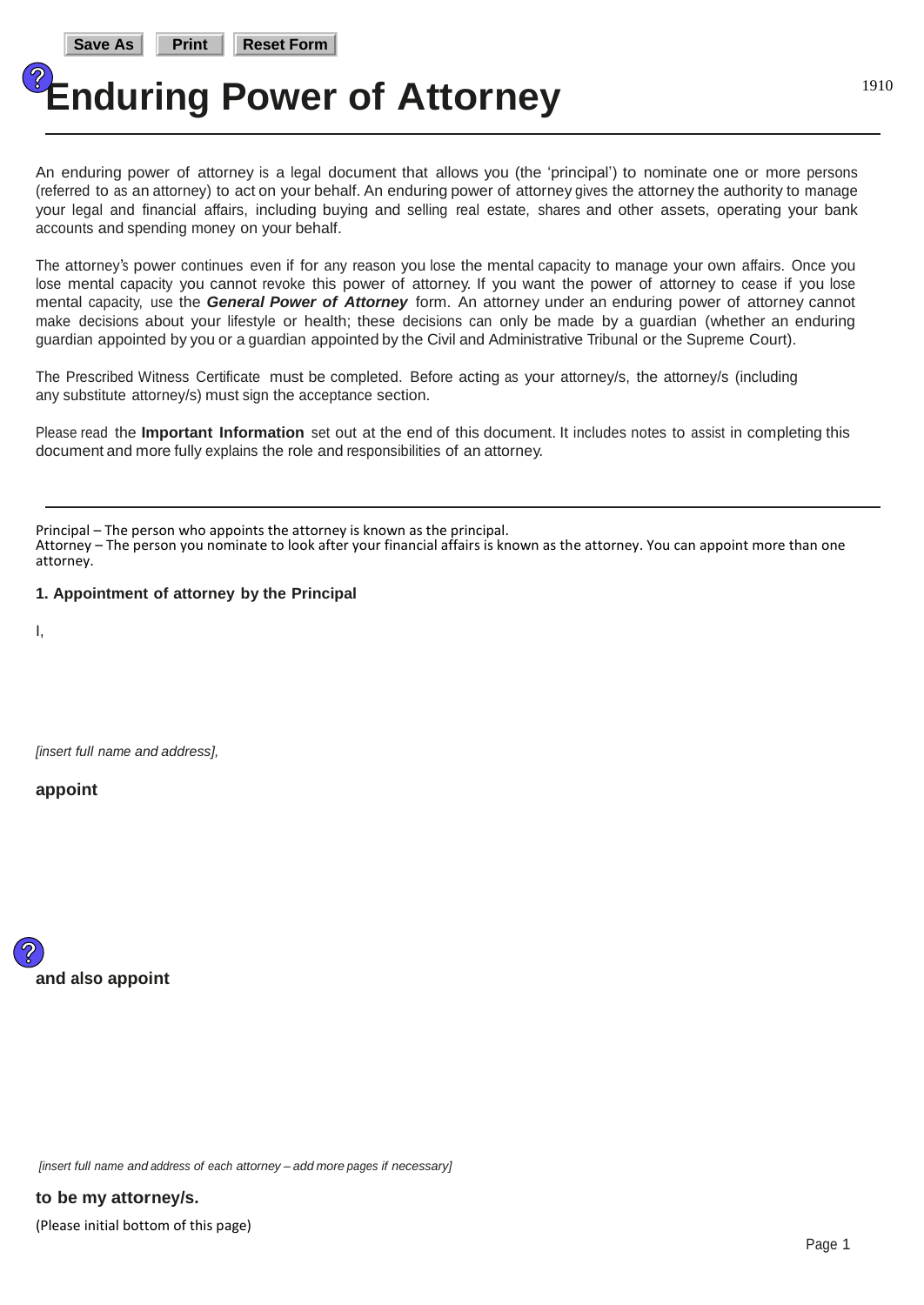| y attorneys are appointed: [Tick one option only]                                                                                                                    |  |  |  |  |
|----------------------------------------------------------------------------------------------------------------------------------------------------------------------|--|--|--|--|
| Jointly (your attorneys must all act together). I want the appointment to be terminated if one of the attorneys dies, resigns or<br>otherwise vacates office.        |  |  |  |  |
| Jointly (your attorneys must all act together). I do not want the appointment to be terminated if one of the attorneys<br>dies, resigns or otherwise vacates office. |  |  |  |  |
| Jointly and Severally (Your attorneys may act individually, or together with the other attorneys if they choose).                                                    |  |  |  |  |
| If no option is selected or the option chosen is unclear or inconsistent, I intend my attorneys to act<br>jointly and severally.                                     |  |  |  |  |
| <b>Jomination of substitute attorney/s</b> (optional)                                                                                                                |  |  |  |  |
| If your attorney vacates office, you have the option to nominate someone else to take their place.                                                                   |  |  |  |  |
| If my attorney/s vacates office, I appoint:                                                                                                                          |  |  |  |  |
|                                                                                                                                                                      |  |  |  |  |
|                                                                                                                                                                      |  |  |  |  |
|                                                                                                                                                                      |  |  |  |  |
|                                                                                                                                                                      |  |  |  |  |
|                                                                                                                                                                      |  |  |  |  |
|                                                                                                                                                                      |  |  |  |  |
|                                                                                                                                                                      |  |  |  |  |
|                                                                                                                                                                      |  |  |  |  |
|                                                                                                                                                                      |  |  |  |  |
| [insert full name and address of substitute attorney/s]<br>to be my substitute attorney/s.<br>$\, \mathbb{Q} \,$                                                     |  |  |  |  |
| My substitute attorney/s are to be appointed:                                                                                                                        |  |  |  |  |
| Jointly (your attorneys must all act together).<br>C                                                                                                                 |  |  |  |  |
| Or                                                                                                                                                                   |  |  |  |  |
| Jointly and Severally (your attorneys may act individually, or together with the other attorneys if they choose).                                                    |  |  |  |  |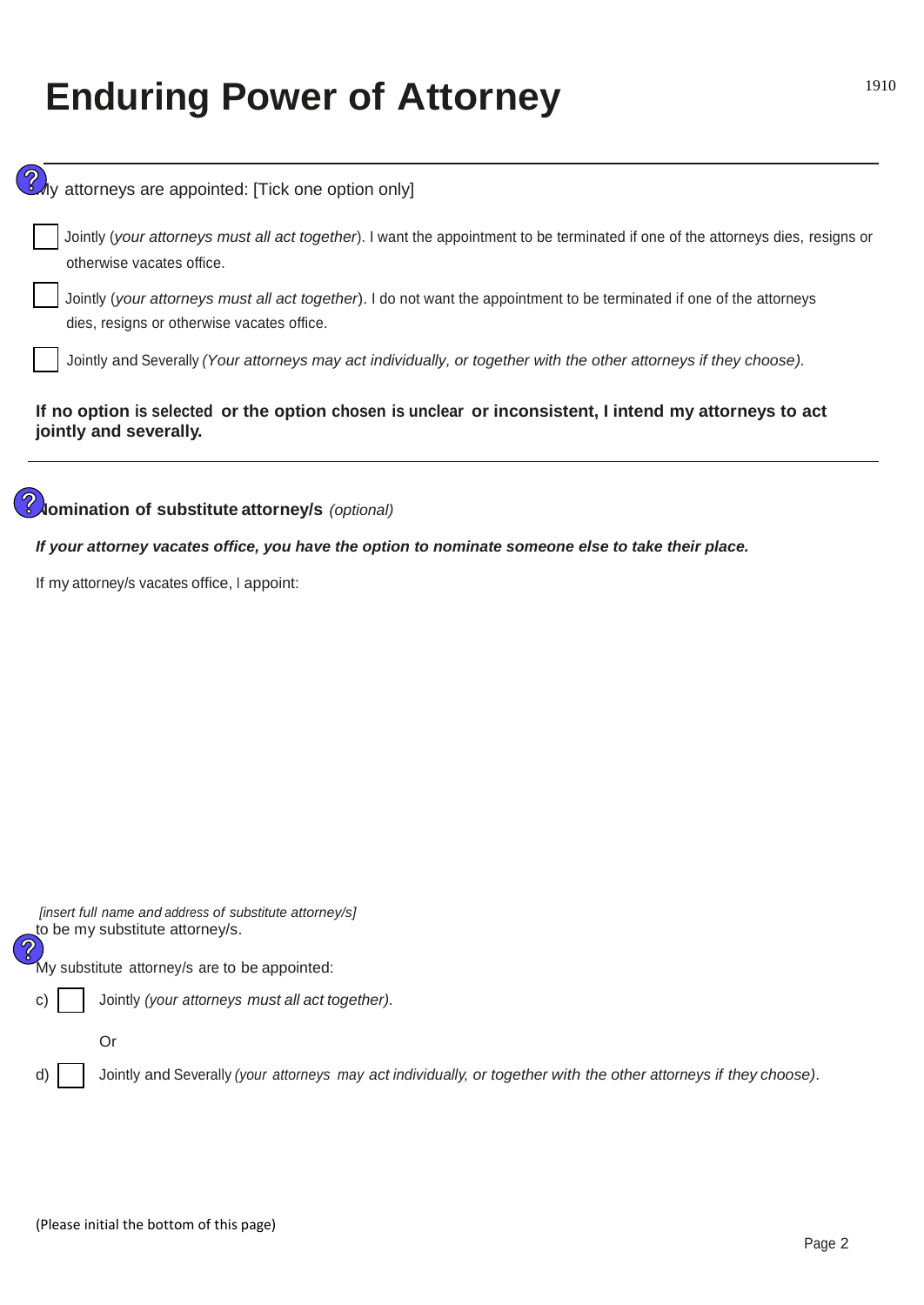### **2. Powers**

**My attorney/s may exercise the authority conferred on my attorney/s by Part 2 of the** *Powers of Attorney Act 2003* **to do anything on my behalf I may lawfully authorise an attorney to do.**

**I give this power of attorney with the intention that it will continue to be effective if I lack the capacity through loss of mental capacity after its execution.**

#### *Additional powers (optional)*

I authorise my attorney to give reasonable gifts as provided by section 11(2) of the *Powers of Attorney Act 2003*.

❏ <sup>I</sup> authorise my attorney to confer benefits on the attorney to meet his/her reasonable living and medical expenses as provided by section 12(2) of the *Powers of Attorney Act 2003*.

I authorise my attorney to confer benefits on the following person/s to meet their reasonable living and medical expenses as provided by section 13(2) of the *Powers of Attorney Act 2003*. *[insert full name and address of each person below]*

and (delete if not required)



#### **3. Conditions and Limitations**

**I place the following limits and/or conditions on the authority of my attorney/s:**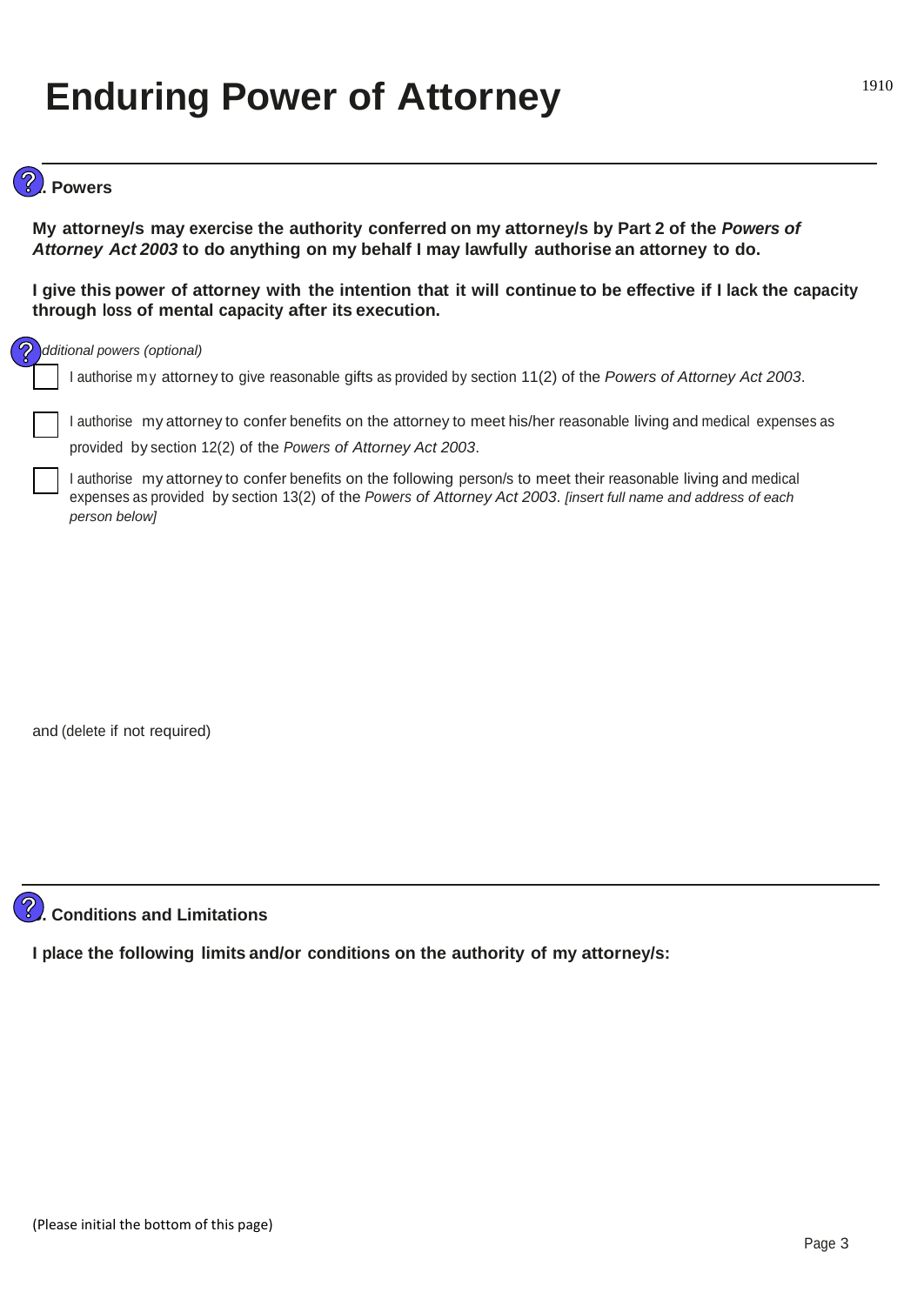*[insert any limits and conditions - add more pages if necessary]*

|                                                                                                                                                                                                              | <u>Reference and conditions - and more pages in riecessary in</u><br><b>Commencement</b>                              |  |  |  |  |
|--------------------------------------------------------------------------------------------------------------------------------------------------------------------------------------------------------------|-----------------------------------------------------------------------------------------------------------------------|--|--|--|--|
|                                                                                                                                                                                                              | This power of attorney operates:<br>Tick the applicable box below (one only)                                          |  |  |  |  |
|                                                                                                                                                                                                              | Once the attorney/s have accepted his/her appointment by signing this document.                                       |  |  |  |  |
|                                                                                                                                                                                                              | Once a medical practitioner considers that I am unable to manage my affairs (and provides a document to that effect). |  |  |  |  |
|                                                                                                                                                                                                              | Once my attorney considers that I need assistance managing my affairs.                                                |  |  |  |  |
|                                                                                                                                                                                                              | Other.                                                                                                                |  |  |  |  |
| If no option is selected or the options chosen are unclear or inconsistent, I intend that the power of<br>attorney will operate once my attorney/s have accepted their appointment by signing this document. |                                                                                                                       |  |  |  |  |
| Your signature to make the appointment                                                                                                                                                                       |                                                                                                                       |  |  |  |  |
|                                                                                                                                                                                                              |                                                                                                                       |  |  |  |  |
|                                                                                                                                                                                                              | Signature of principal: Signature of principal:<br>Signature of witness:                                              |  |  |  |  |
|                                                                                                                                                                                                              | Name of witness:                                                                                                      |  |  |  |  |

Address of witness: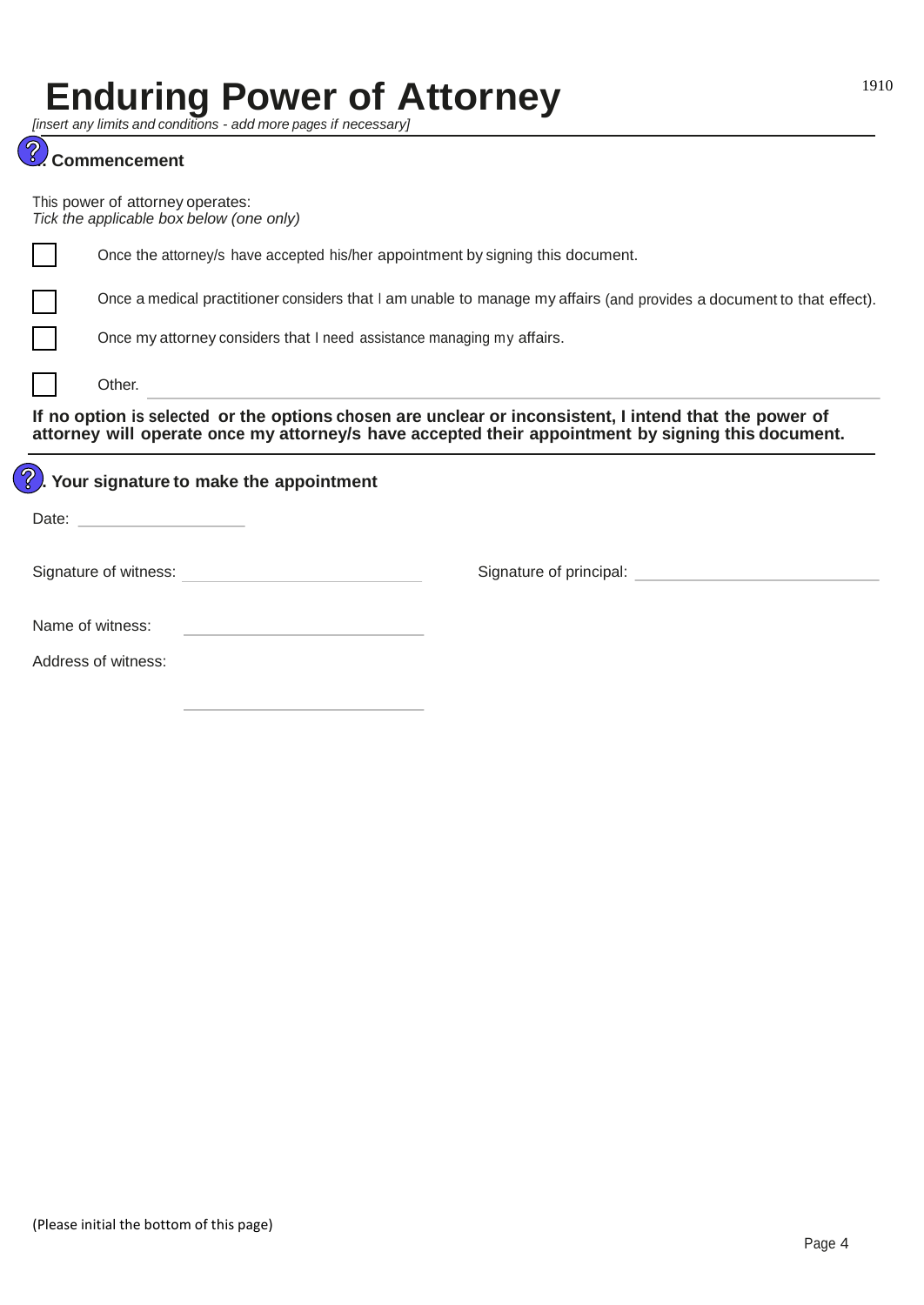<u> (Z</u> **6. Certificate under section 19 of the** *Powers of Attorney Act 2003*

I,

certify the following:

*[insert full name and address]*

- a) I explained the effect of this power of attorney to the principal before it was signed.
- b) The principal appeared to understand the effect of this power of attorney.
- c) I am a prescribed witness.
- d) I am not an attorney under this power of attorney.
- e) I have witnessed the signature of this power of attorney by the principal.

| Signature:<br>Date:                                                                                                                                                                             |
|-------------------------------------------------------------------------------------------------------------------------------------------------------------------------------------------------|
| <b>Signatory's Capacity</b><br>Tick the appropriate category                                                                                                                                    |
| Australian legal practitioner,                                                                                                                                                                  |
| Registrar of the Local Court,                                                                                                                                                                   |
| Licensed Conveyancer who has successfully completed a course of study approved by the Minister,                                                                                                 |
| NSW Trustee and Guardian employee who has successfully completed a course of study approved<br>by the Minister,                                                                                 |
| A trustee company employee who has successfully completed a course of study approved by<br>the Minister,                                                                                        |
| Legal Practitioner qualified in a country other than Australia who is instructed and employed<br>independently of any legal practitioner appointed as an attorney under this power of attorney. |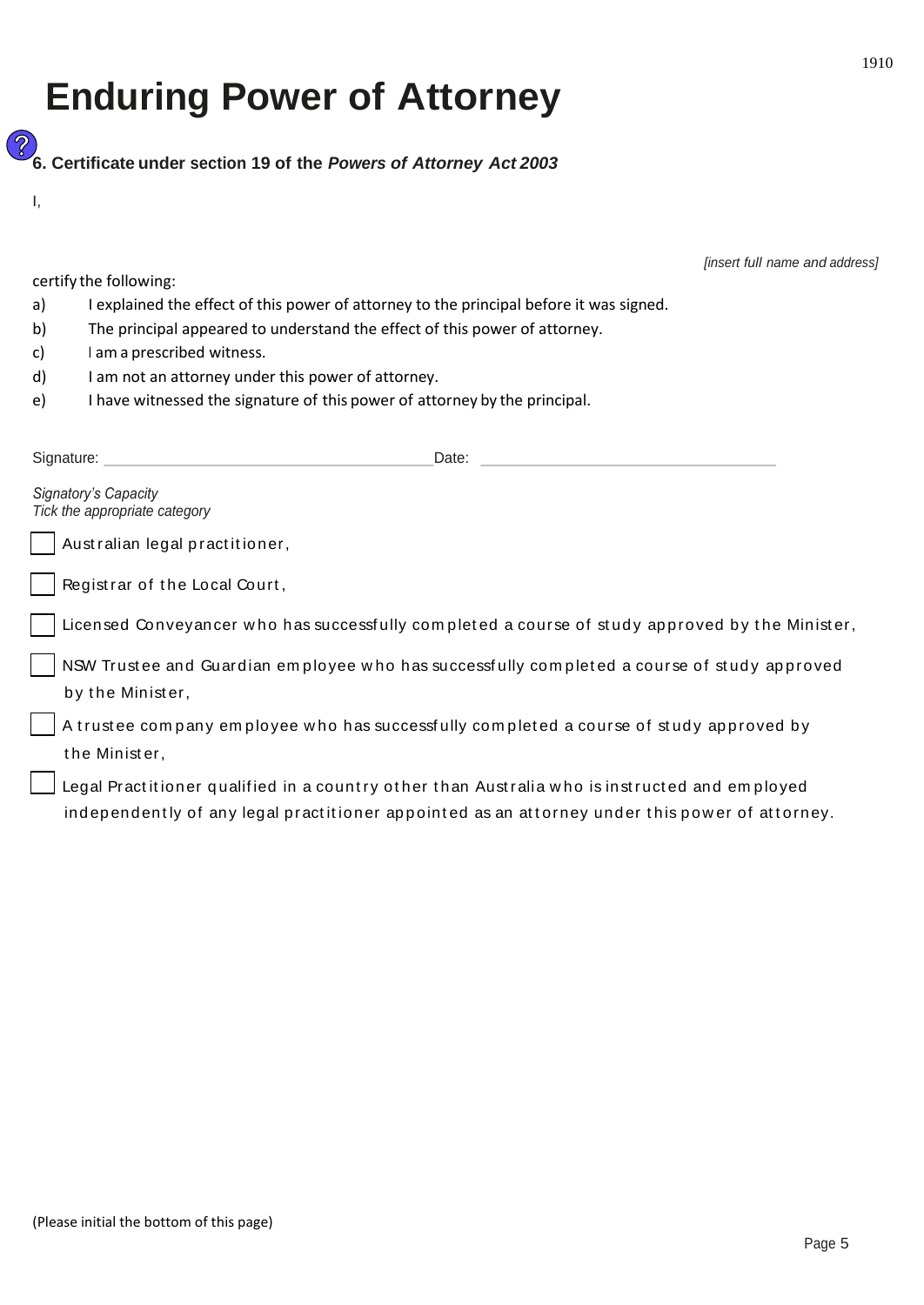#### **7. Acceptance by attorney**

- a) <sup>I</sup> accept that <sup>I</sup> must always act in the principal's best interests.
- b) <sup>I</sup> accept that as attorney <sup>I</sup> must keep my own money and property separate from the principal's money and property.
- c) I accept that I should keep reasonable accounts and records of the principal's money and property.
- d) I accept that unless expressly authorised, I cannot gain a benefit from being an attorney.
- e) <sup>I</sup> accept that <sup>I</sup> must act honestly in all matters concerning the principal's legal and financial affairs.

#### **Failure to do any of the above may incur civil and/or criminal penalties.**

| Signature: | Date: |
|------------|-------|
| Name:      |       |
| And        |       |
| Signature: | Date: |
| Name:      |       |

*[add more pages if necessary]*

NSW LRS OFFICE USE ONLY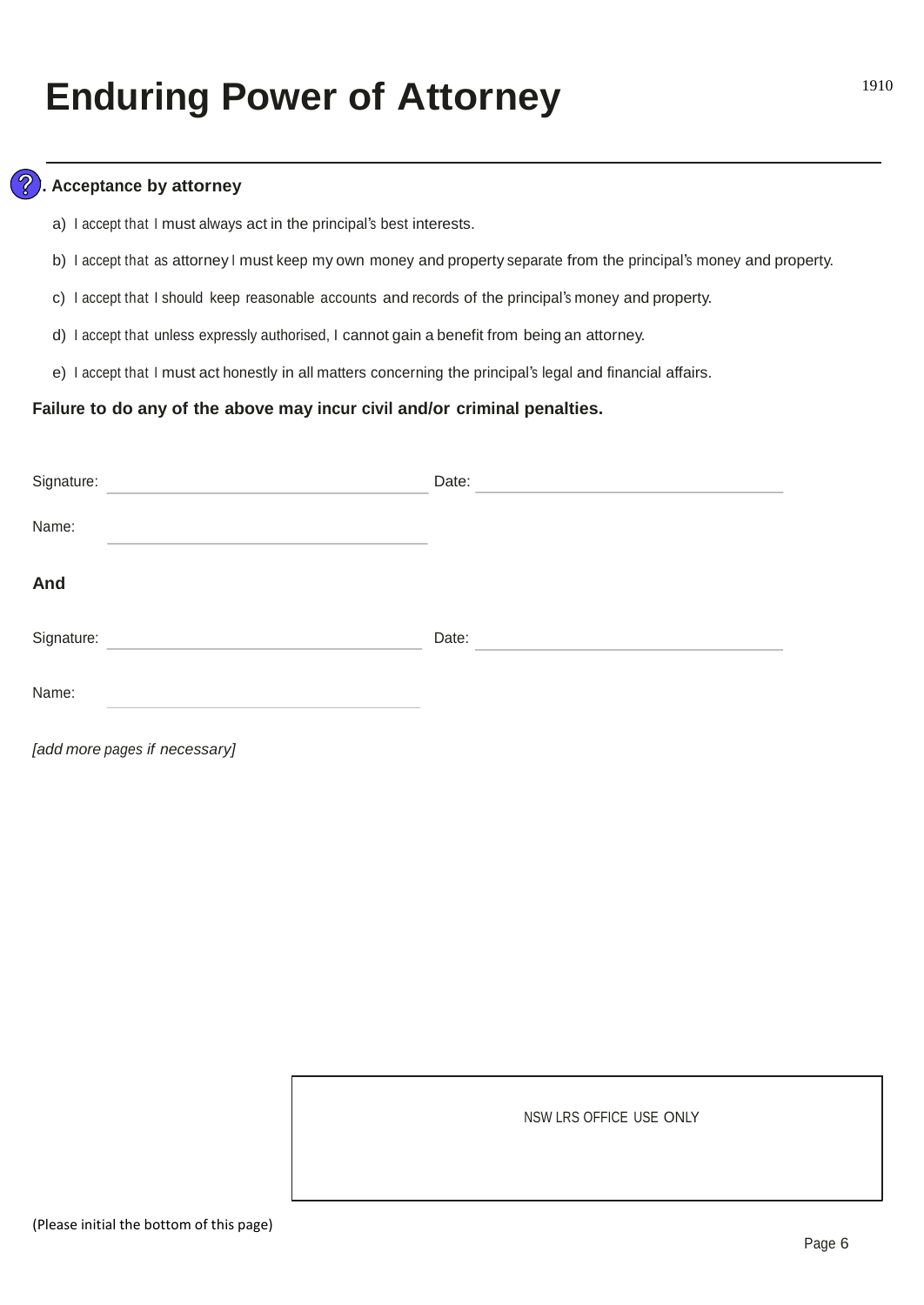### **Important information**

- A power of attorney is an important and powerful legal document. You should get legal advice before you sign it.
- It is important that you trust the person you are appointing as attorney to make financial decisions on your behalf. They must be over 18 years old and must not be bankrupt or insolvent. If your financial affairs are complicated, you should appoint an attorney who has the skills to deal with complex financial arrangements.
- A power of attorney cannot be used for health or lifestyle decisions. You should appoint an enduring guardian under the *Guardianship Act 1987* if you want a particular person to make these decisions. For further information, contact the Civil and Administrative Tribunal or NSW Trustee and Guardian.
- Clause 2 of the power of attorney contains powers which will permit your attorney to use your money and assets for the attorney or anyone else as provided. You should only tick those boxes in Clause 2 if you choose that your attorney is to have that power/s.
- This power of attorney is for use in New South Wales only. If you need a power of attorney for interstate or overseas, you may need to make a power of attorney under their laws. The laws of some other States and Territories in Australia may give effect to this power of attorney. However, you should not assume this will be the case. You should confirm whether the laws of the State or Territory concerned will in fact recognise this power of attorney.
- Your attorney must keep the attorney's own money and property separate from your money and property, unless you are joint owners, or operate joint bank accounts. Your attorney should keep reasonable accounts and records about your money and property. Usually the cost of providing and maintaining these records by the attorney may be recoverable from you.
- If your attorney is signing certain documents that affect real estate, the power of attorney must be registered at NSW Land Registry Services NSW. Please contact NSW LRS on T: 02 8776 3575 to see whether the power of attorney must be registered.
- An attorney must always act in your best interest. If your attorney does not follow your directions, or does not act in your best interest, you should consider revoking the power of attorney. You will be only able to do so whilst you retain capacity. If you revoke the power of attorney you should notify the attorney of the revocation, preferably in writing, that they are no longer your attorney. The attorney must stop acting immediately once they have knowledge of the revocation.
- This power of attorney does not automatically revoke prior powers of attorney made by you. If you have made an earlier power of attorney that you do not want to continue, you must revoke the earlier power of attorney. It is advisable that you notify the attorney, preferably in writing, of the revocation, if you have not already done so. You should also give notice of the revocation to anyone who is aware of the earlier power of attorney, such as a bank.